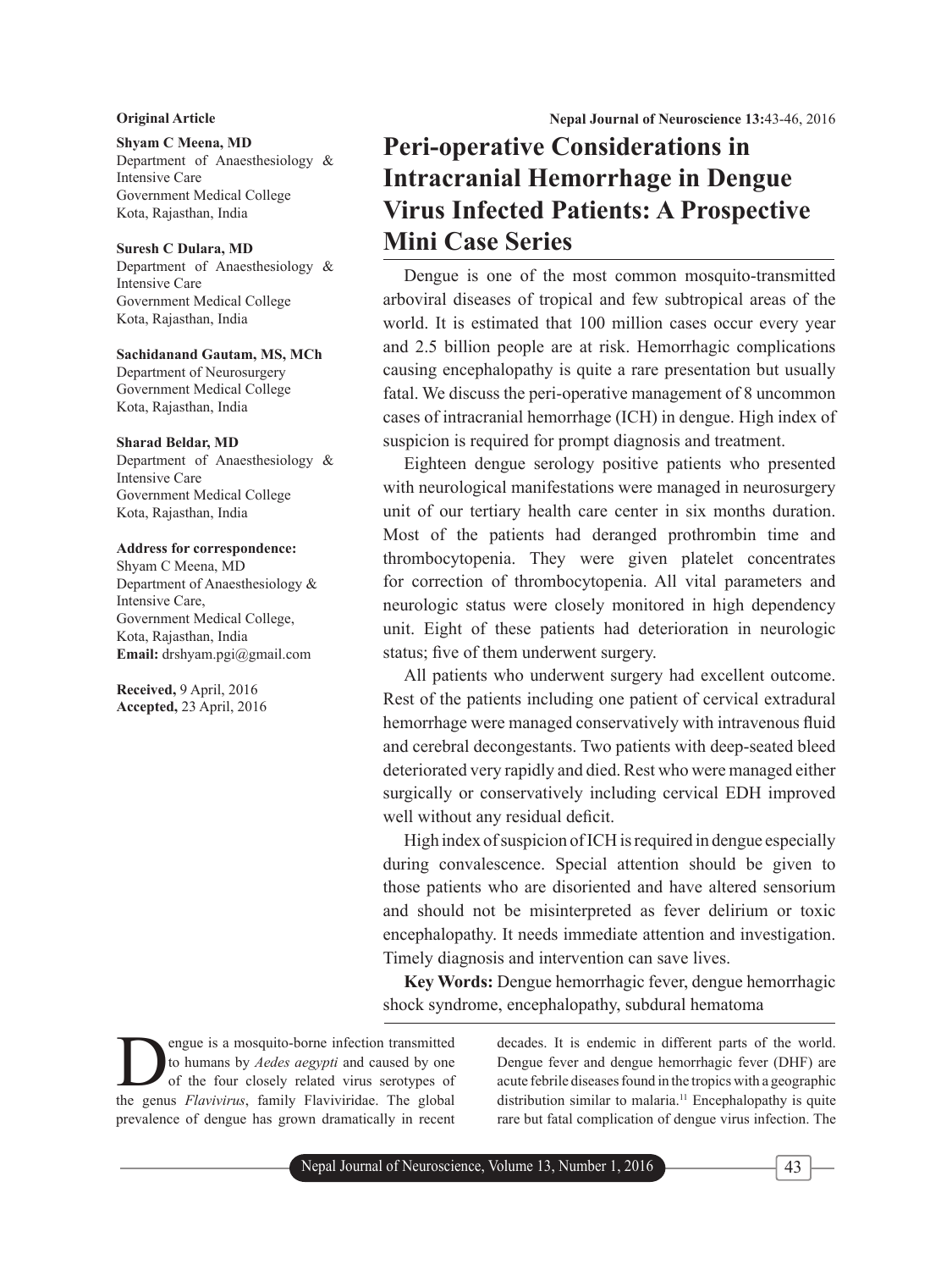#### **Meena et al**



*Figure 1: Extra-axial hypodense concavo-convex subdural collection seen in fronto-parietal region causing effacement of adjacent sulci and compressive effect over ipsilateral lateral ventricle along with midline shift towards contralateral side.*

treatment of DHF with CNS involvement is supportive and symptomatic and rarely needs surgical intervention. <sup>13</sup> We report this uncommon complication of dengue in 8 dengue patients who presented with brain hemorrhage out of total eighteen dengue serology positive patients with neurological symptoms admitted in a single hospital and discuss their management and outcome.

#### **Materials and Methods**

We present a mini-series of 8 cases of DHF with intracranial hemorrhage (ICH) admitted at government medical college and attached hospitals, Kota, Rajasthan.

We made a few interesting observations in our series **(Figure 1)**. All these patients were perfectly healthy without any predisposing factor for intracranial bleed like head injury, hypertension or previously known coagulopathy before this episode of illness **(Table 1).**

All these seropositive cases were young adults, had typical clinical presentations, prolonged PT, and severe thrombocytopenia. They developed ICH around convalescence (1 week after the onset of fever). All of them had moderate to severe headache before neurologic deterioration. Only few of them had history of nasal bleed and petechiae. All the patients were given platelet concentrate transfusions to keep platelet count above 100000/mL and blood components were made available during peri-operative period. Adequate hydration was maintained peri-operatively and cerebral decongestants were used as per neurosurgeons' instructions. Scalp block with dexmedetomidine infusion was used in two patients for chronic subdural hemorrhage surgery while

| <b>SN</b> | Age/Sex | Serology | Blood investigations | Clinical<br>presentation | Surgical diagnosis | Management                               | Anesthesia                   | Clinical<br>outcome |
|-----------|---------|----------|----------------------|--------------------------|--------------------|------------------------------------------|------------------------------|---------------------|
| Ι.        | 37/M    | Type-2   | Thrombocytopenia     | Poor GCS                 | <b>EDH</b>         | Craniotomy<br>& hematoma<br>evacuation   | <b>GA</b>                    | Discharged          |
| 2.        | 50/M    | Type-2   | Thrombocytopenia     | Poor GCS                 | <b>EDH</b>         | Craniotomy<br>& hematoma<br>evacuation   | <b>GA</b>                    | Discharged          |
| 3.        | 25/M    | Type-2   | Thrombocytopenia     | Poor GCS                 | <b>SDH</b>         | Craniotomy<br>& hematoma<br>evacuation   | GA                           | Discharged          |
| 4.        | 50/M    | Type-2   | Thrombocytopenia     | Poor GCS                 | Chronic SDH        | Burr hole $\&$<br>hematoma<br>evacuation | Scalp block<br>with sedation | Discharged          |
| 5.        | 28/F    | Type-2   | Thrombocytopenia     | Poor GCS                 | Brain stem bleed   | Conservative                             |                              | Died                |
| 6.        | 44/M    | Type-2   | Thrombocytopenia     | Altered<br>sensorium     | Chronic SDH        | Burr hole $\&$<br>hematoma<br>evacuation | Scalp block<br>with sedation | Discharged          |
| 7.        | 41/M    | Type-2   | Thrombocytopenia     | Very poor GCS            | ICH                | Conservative                             |                              | Died                |
| 8.        | 37/F    | Type-2   | Thrombocytopenia     | Paresthesia              | Cervical EDH       | Conservative                             |                              | Discharged          |

*Table1: Demographic details of the enrolled dengue infected patients with neurological manifestations.*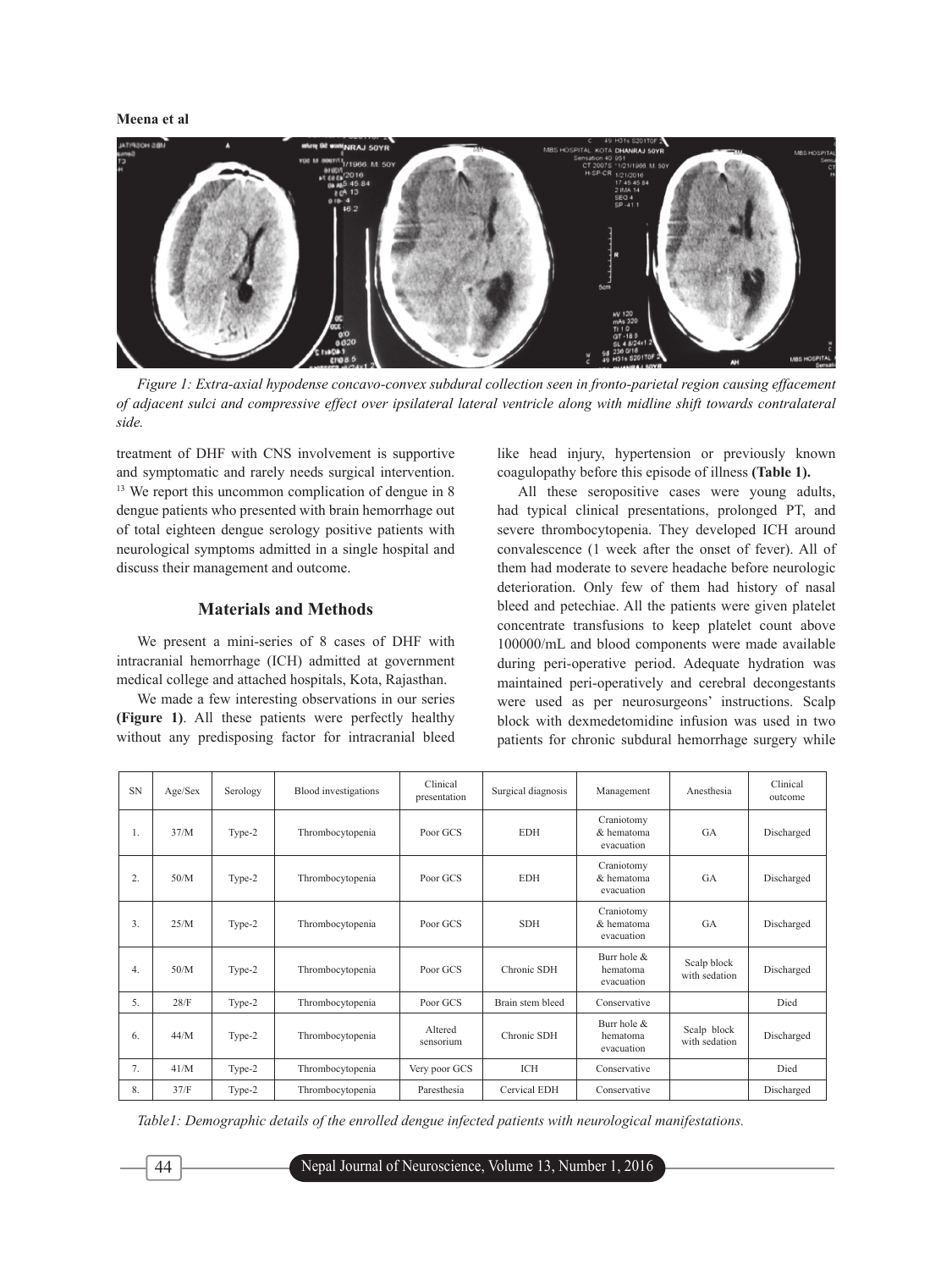## **Intracerebral Hemorrhage in Dengue**

the rest were managed with balanced general anesthetic with mechanical ventilation. Short acting anesthetic drugs were used and general anesthesia was maintained with oxygen, isoflurane and vecuronium. All operated patients were extubated immediately in post-operative period and shifted to neurosurgery ICU.

# **Discussion**

Dengue is a mosquito-borne infection caused by arbovirus. This disease is caused by any one of the 4 different strains of the virus  $\frac{6}{3}$ , dengue 1, 2, 3, and 4. People can be infected by one or more types during one episode of illness but only once by the same type in lifetime. Dengue 1 causes high fever and joint pains, dengue 2 causes hemorrhagic fever resulting in spontaneous bleeding from skin and gums. Dengue 3 causes high fever, while dengue 4 causes DHF with shock. Each serotype is different from the other and there is no cross-protection. Epidemics can be caused by multiple serotypes.<sup>8</sup>

It is estimated that every year there are 100 million cases of dengue fever and 2.5 billion people are at risk. Dengue is the second most important mosquito-borne disease affecting humans after malaria.<sup>11</sup> Dengue fever is endemic in some parts of India.<sup>3</sup> Incidence of dengue increases following monsoon (rainy season) when the conditions are ideal for mosquito breeding - hot and humid environment with water pooling. Primary prevention of dengue mainly resides in eliminating or reducing the mosquito vector for dengue.7

The diagnosis of dengue is usually clinical. According to WHO definition<sup>4</sup>, dengue hemorrhagic fever is diagnosed when all the following 4 criteria are fulfilled – i) fever, ii) hemorrhagic tendencies (positive tourniquet test, spontaneous bruising, bleeding from mucosa, gingiva, haematemesis, bleeding from injection sites etc), iii) thrombocytopenia (<100 000 platelets/mm3 or estimated as  $\leq$  3 platelets per high-power field), and iv) evidence of plasma leakage (hematocrit 20% higher than expected or drop in hematocrit of 20% or more from baseline after intravenous fluid administration).<sup>10</sup>

Although the most common complications of dengue fever is fatigue, DHF is most dangerous of all. It can, not uncommonly, lead to bleeding and shock. The incidence of CNS involvement in dengue infection is low and ranges from 0.88% to 5.4% but the fatality rate is high. This encephalopathy may occur as a consequence of microcapillary hemorrhage leading to intracranial bleed, cerebral edema, hyponatremia, cerebral anoxia, and release of toxic products. Cardiac disturbances and reactive hepatitis have been reported during recent years.2

The most critical phase of this viral infection is the defervescent phase when the fever subsides but the patient develops life-threatening thrombocytopenia due to complement activation by viral antigens binding to platelets.

The mainstay of treatment is supportive therapy. Platelet transfusion is rarely indicated unless the level drops significantly or if there is significant bleeding. However, transfusion is recommended if platelet count falls below 20000/ml even without hemorrhage or approximately 50000/ml with hemorrhage. Surgical intervention for ocular and intracranial surgeries can be undertaken after correction of coagulation defect with platelet count above  $100000$ /mL.<sup>1</sup>

The most common hemorrhagic tendencies described in the literature are petechial hemorrhage, ecchymosis, gastrointestinal bleed, epistaxis, and others, but in our cases history of nasal bleed and petechiae were present only in two cases.<sup>5</sup>

This raises the concern whether the CNS is more prone to bleed than other sites. Altered sensorium in these patients may be wrongly attributed to shock, delirium, and fever. Any delay in diagnosis of ICH in these patients may be fatal. Timely operative intervention in five cases led to good recovery in spite of poor neurologic status before surgery, whereas cases 5 and 7 were managed conservatively but died because of deep seated bleed and late reporting to hospitals.

The exact mechanism of bleeding in DHF is not clear, but it seems to be multifactorial. Thrombocytopenia, prolonged prothrombin time, mild degree of disseminated intravascular coagulation, and hepatic dysfunction all seem to contribute synergistically.

Recent data do not advocate a delay in extubating patients when neurological impairment is the only reason for prolonged intubation. An appropriate choice of sedatives and analgesics during mechanical ventilation of neurosurgical patients allows for a narrower range of wakeup time, and weaning protocols incorporating respiratory and neurological measures may improve outcome.

Shivbalan et al.<sup>9</sup> have observed that the spontaneous bleed was most commonly associated with deranged prothrombin time. A combination of (a) biphasic pattern of fever, (b) hemoconcentration, (c) platelet countless than 50000/mm3 , and (d) elevated ALT had a sensitivity of 79.2%, specificity of  $64.7\%$  with a positive predictive value of 70%, and a negative predictive value of 75% in predicting spontaneous bleeding in dengue.

Tripathi et al.12 observed hemorrhage in 2.5% of cases in their series. This included complications such as hematemesis (28%); epistaxis (27%); melena (14%); lymphadenopathy, especially cervical (31%); palatal